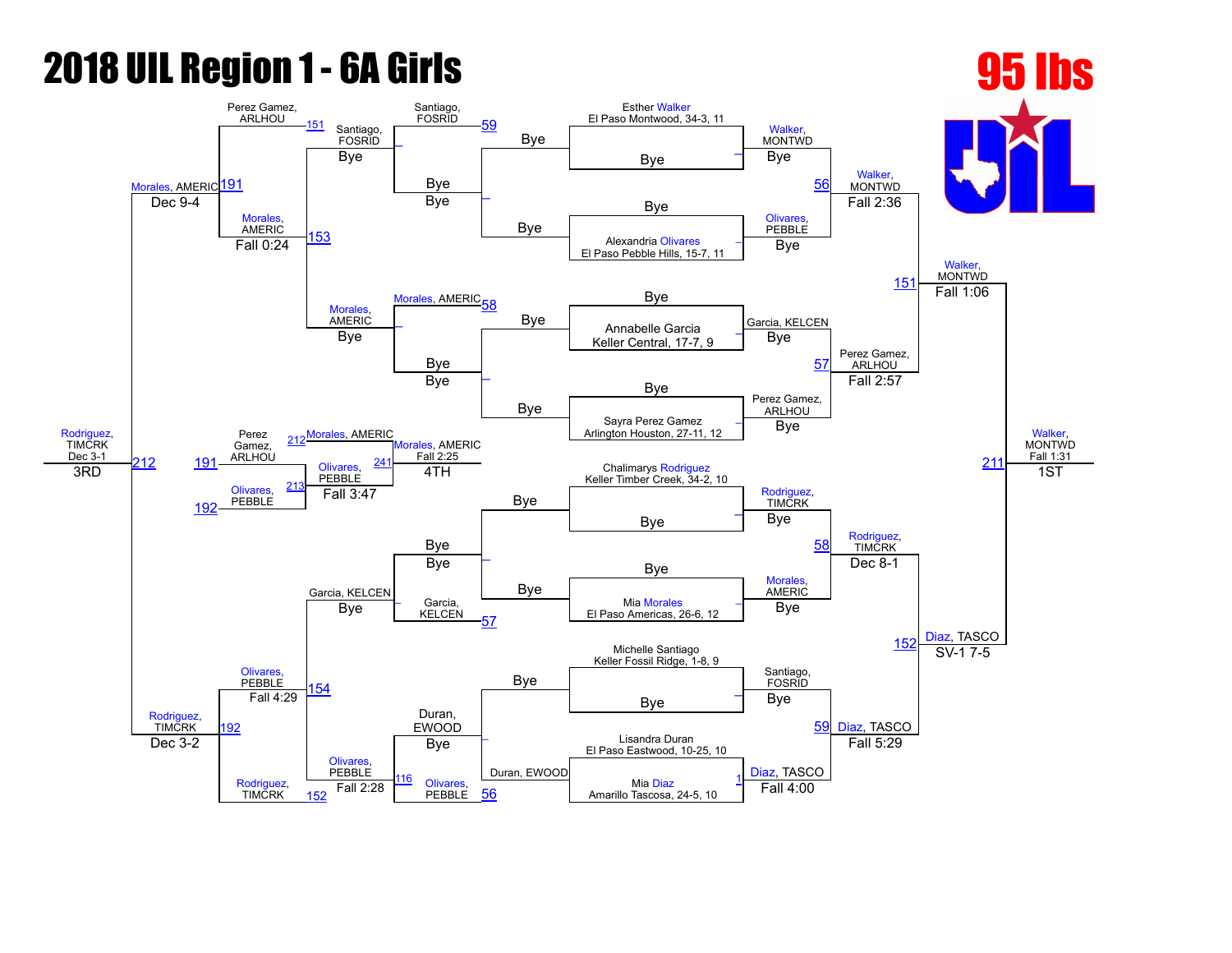## **2018 UIL Region 1 - 6A Girls 102 lbs**

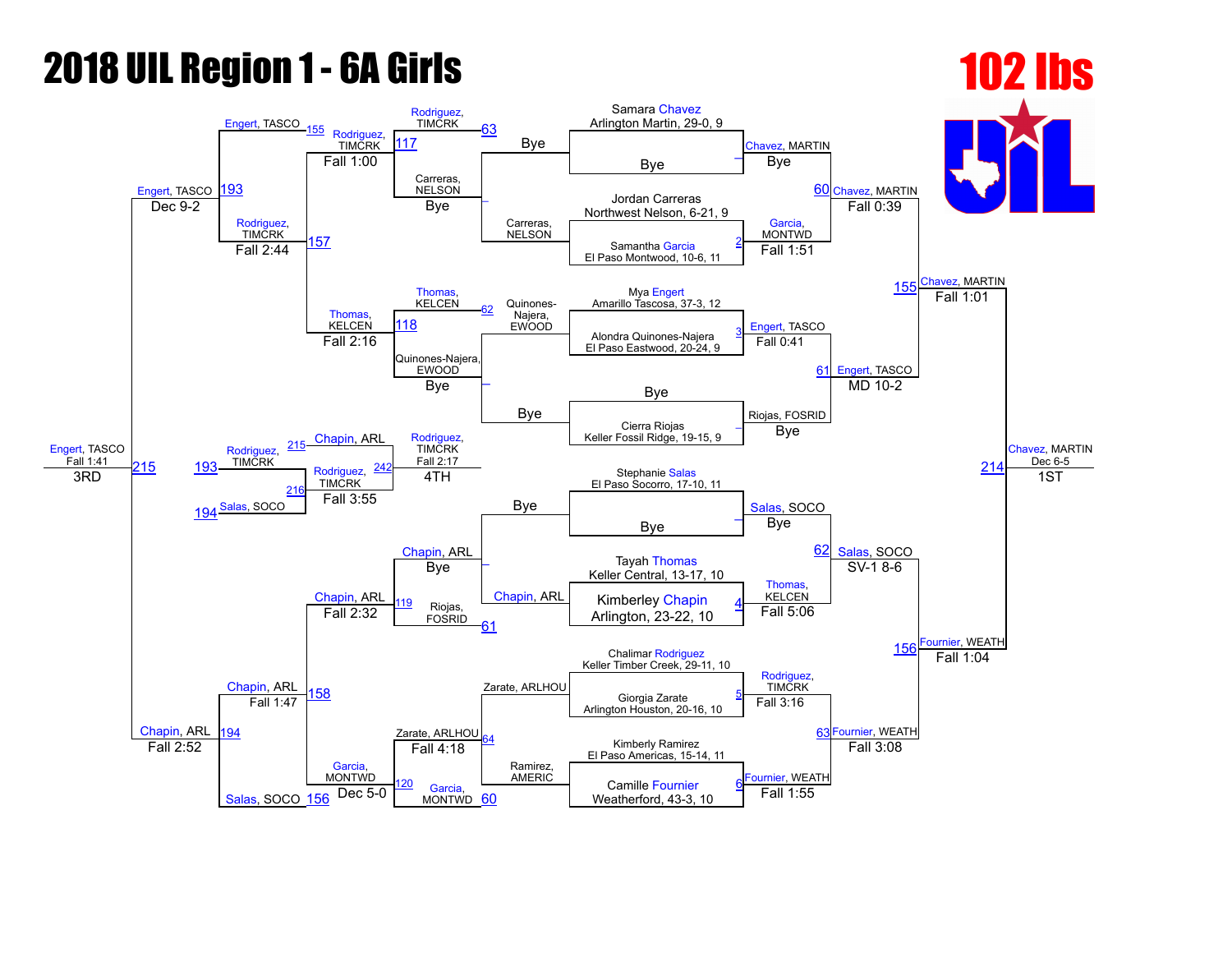# **2018 UIL Region 1 - 6A Girls 110 lbs**

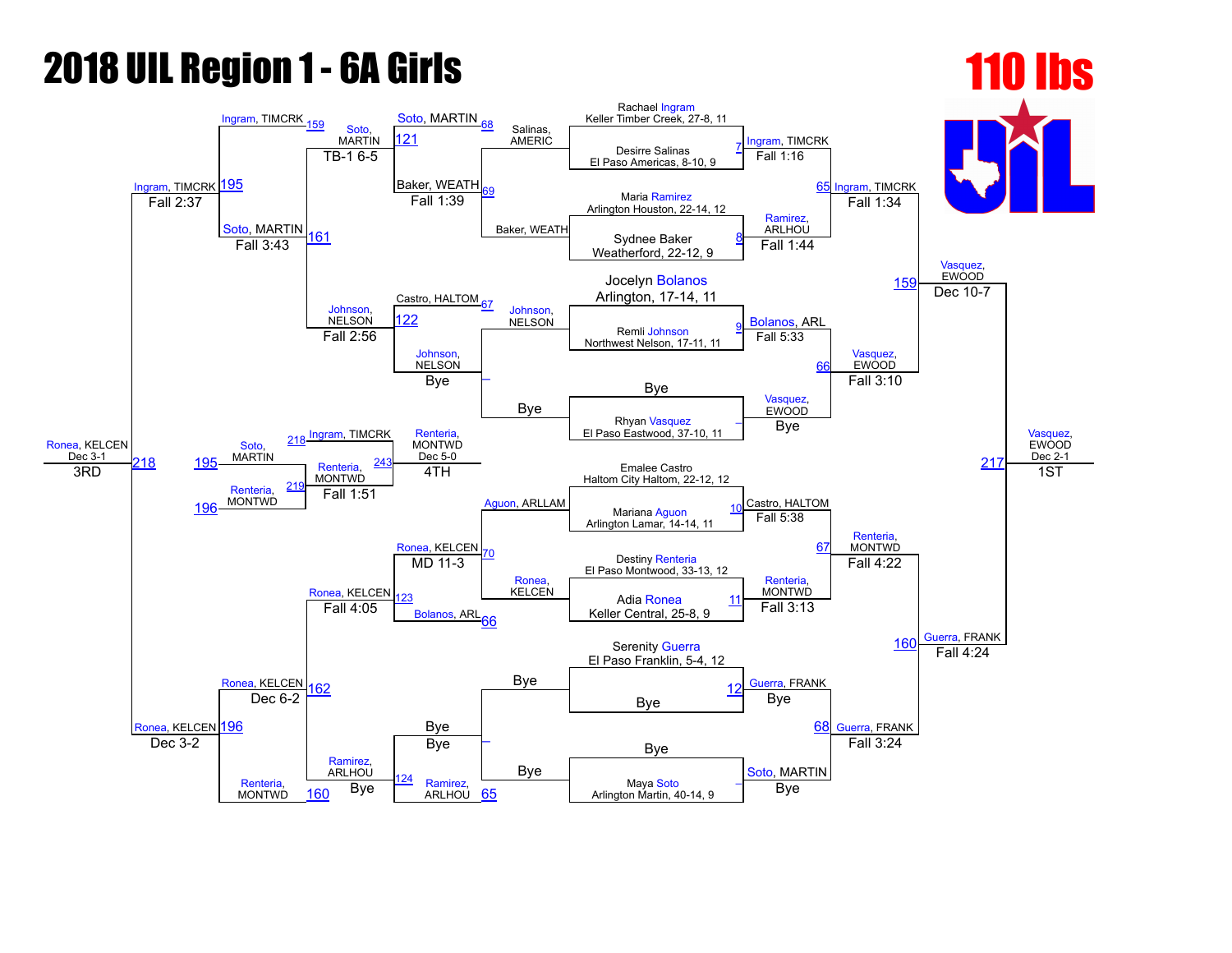# **2018 UIL Region 1 - 6A Girls 119 12018 119 12018**

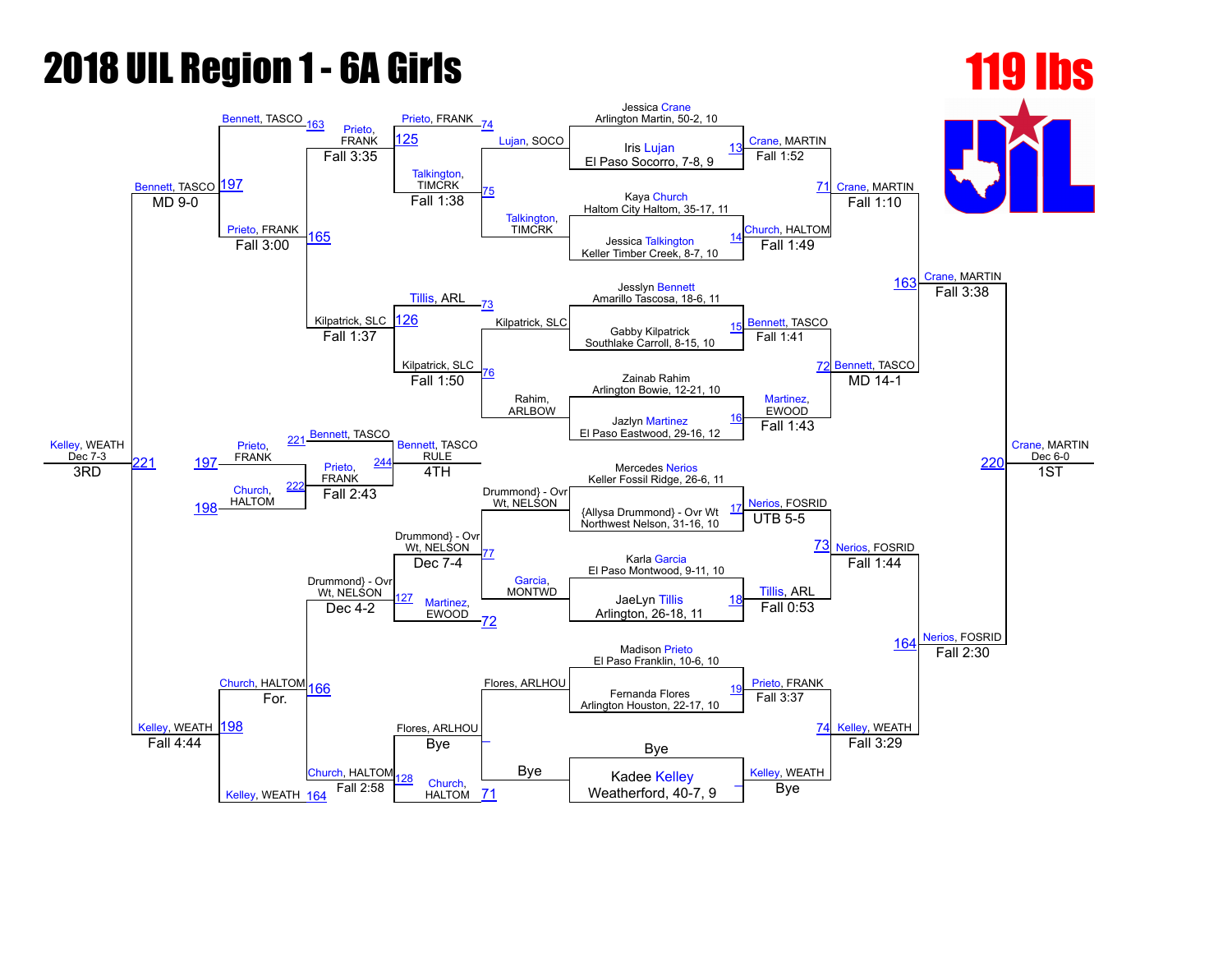## **2018 UIL Region 1 - 6A Girls 128 lbs**

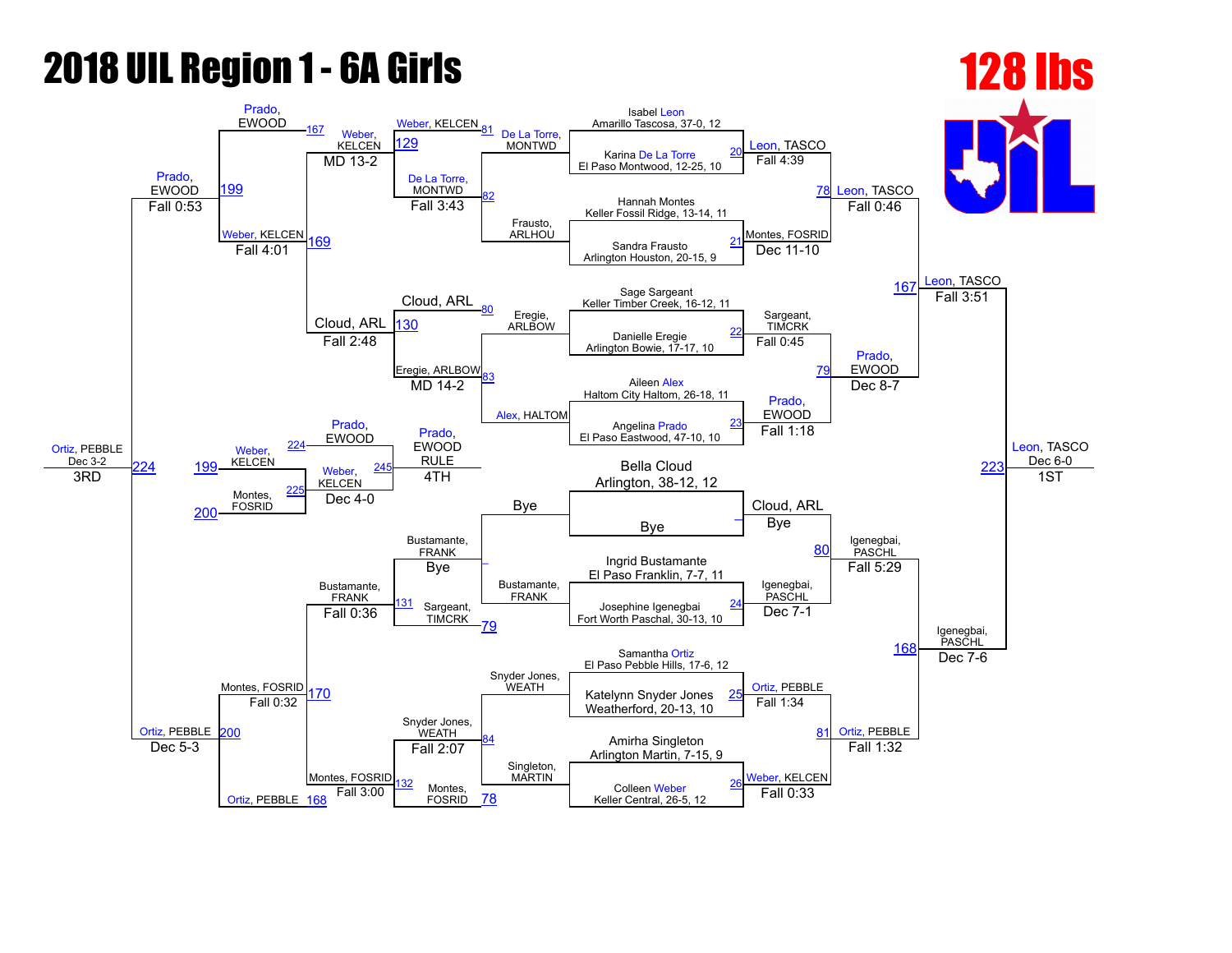#### **2018 UIL Region 1 - 6A Girls 138 lbs** 138 lbs

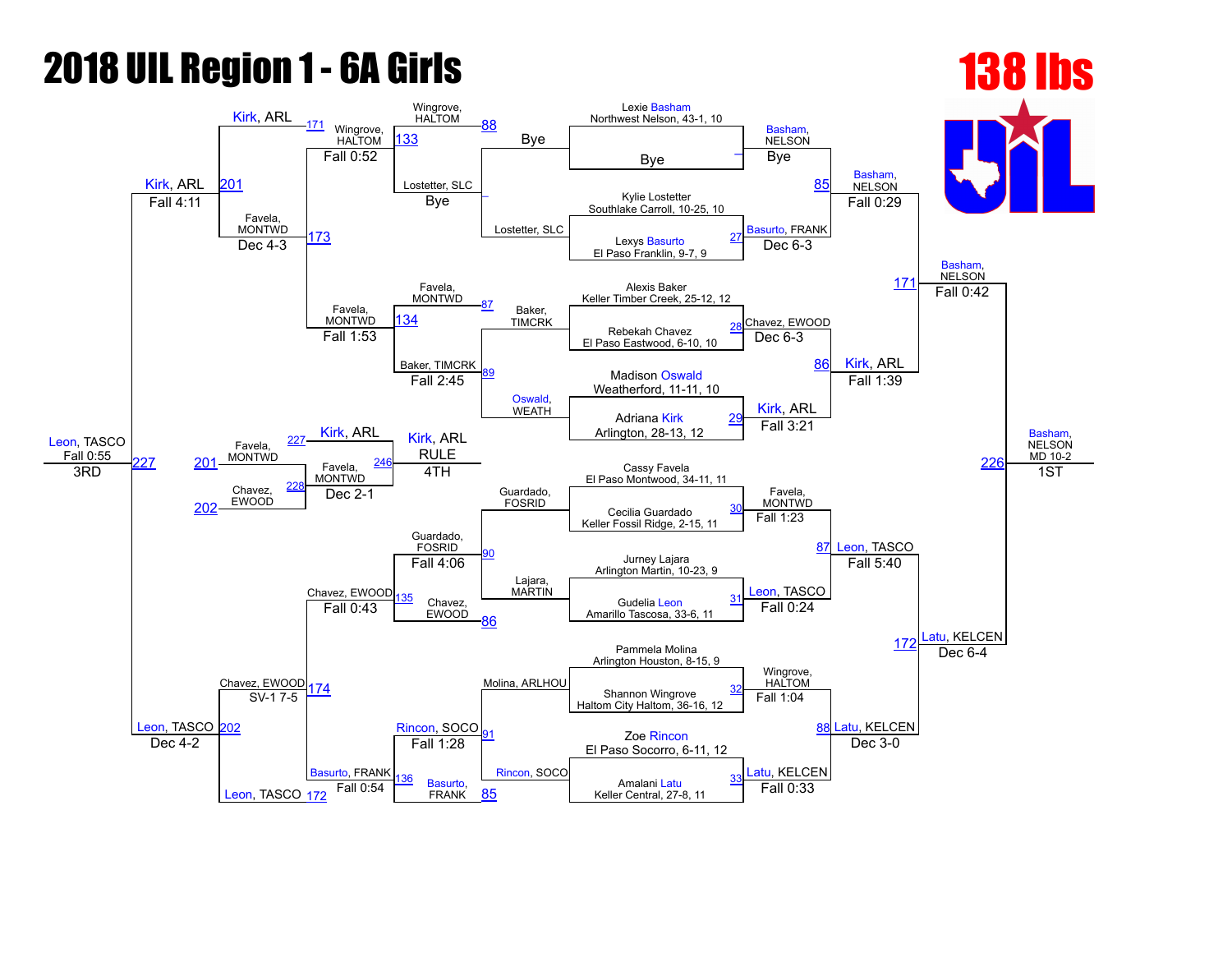# **2018 UIL Region 1 - 6A Girls 148 lbs**

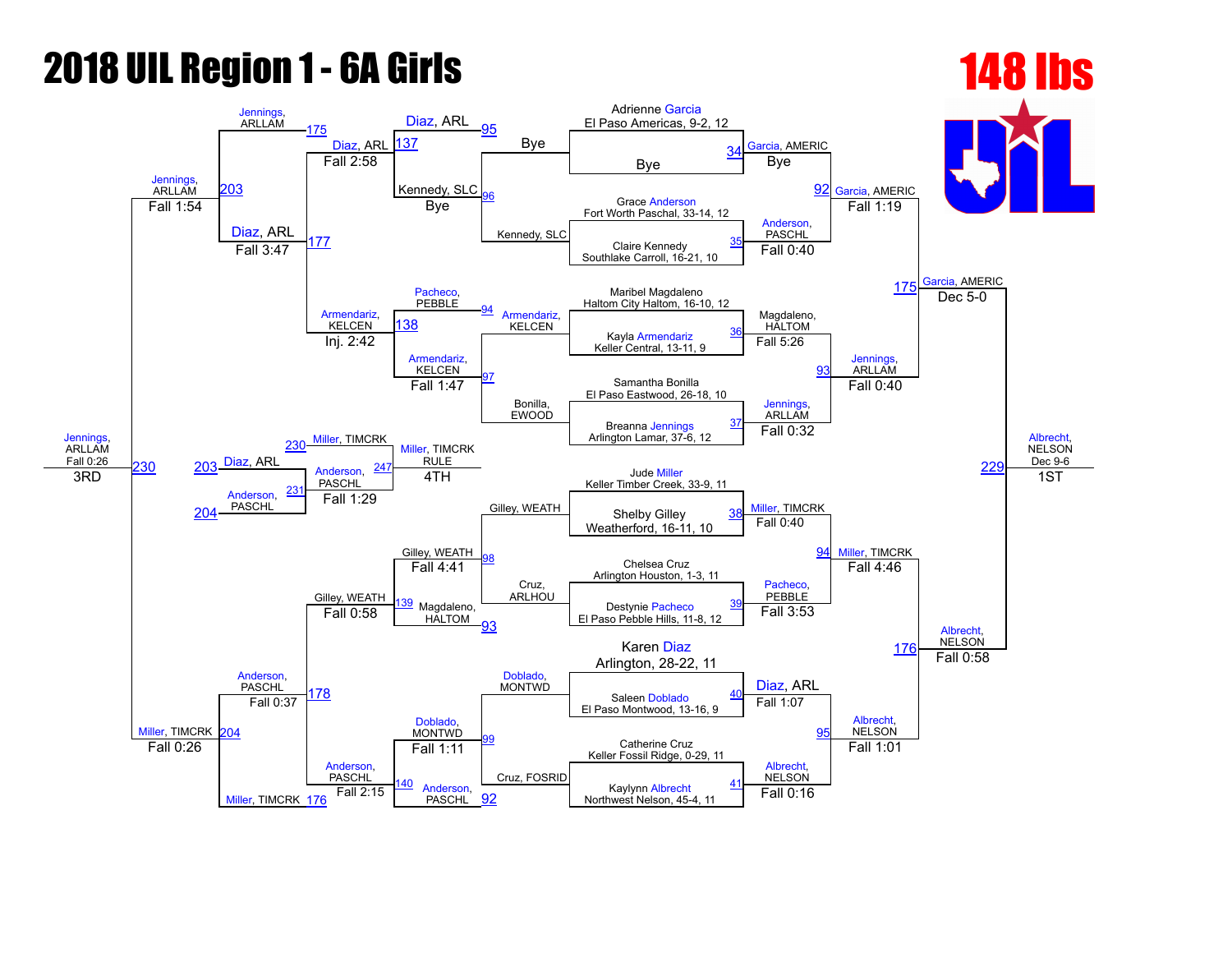# **2018 UIL Region 1 - 6A Girls 165 lbs**

#### [Green,](javascript:viewProfile(651318096)) WEATH Fall 4:07 Ornelas, AMERIC Wegman, TIMCRK [179](javascript:openBoutSheet(17,) [Rogulic,](javascript:viewProfile(1087198096)) **SOCO** [Rogulic,](javascript:viewProfile(1087198096)) SOCO [103](javascript:openBoutSheet(15,) Barnes, FOSRID Danielle [Saldivar](javascript:viewProfile(1768615096)) El Paso Eastwood, 51-8, 11 [Saldivar](javascript:viewProfile(1768615096)), **EWOOD** [Saldivar](javascript:viewProfile(1768615096)), EWOOD [Saldivar,](javascript:viewProfile(1768615096))<br>EWOOD [Saldivar,](javascript:viewProfile(1768615096)) EWOOD Fall 3:40 [205](javascript:openBoutSheet(25,) [141](javascript:openBoutSheet(18,) Madelene Barnes Keller Fossil Ridge, 4-17, 9 [42](javascript:openBoutSheet(1,)  $MD$  10-0 [Escobedo](javascript:viewProfile(1095085009)), ARL [104](javascript:openBoutSheet(10,) [Escobedo](javascript:viewProfile(1095085009)), ARL Fall 0:23 Pamela Escobedo de [100](javascript:openBoutSheet(9,) Fall 1:49 **Fall 0:42 Fall 0:42 Arlington, 20-14, 9** Ornelas, AMERIC [181](javascript:openBoutSheet(23,) Fall 0:42 Gillis, NELSON  $SV-1$  4-2 Remington Gillis Northwest Nelson, 35-13, 12 [43](javascript:openBoutSheet(2,) Fall 6:51 Ornelas, AMERIC<sub>102</sub> Dec 4-2 Maureen Eregie **[179](javascript:openBoutSheet(17,)** Arlington Bowie, 37-8, 12 Ornelas, AMERIC Gallego,<br>TASCO Eregie, ARLBOW Dec  $1-0$ [142](javascript:openBoutSheet(19,) Markaya Gallego Amarillo Tascosa, 14-8, 11 [44](javascript:openBoutSheet(3,) Fall 2:35 Gallego, TASCO [105](javascript:openBoutSheet(12,) [Highsmith](javascript:viewProfile(281665132)), FRANK Fall 1:56 [101](javascript:openBoutSheet(11,) Wegman, **TIMCRK** Sabrina [Highsmith](javascript:viewProfile(281665132)) El Paso Franklin, 6-8, 9 [233](javascript:openBoutSheet(28,) Ornelas, AMERIC<br>
Ornelas, AMERIC Fall 4:21 Wegman, TIMCRK Dec 9-8 [232](javascript:openBoutSheet(29,) Joylynn Wegman Keller Timber Creek, 17-12, 10 [45](javascript:openBoutSheet(4,) Wegman, TIMCRK Fall 4:56 Bye Fall 4:41 [205](javascript:openBoutSheet(25,) <sup>IIMCRK</sup> Eregie, ARLBOW Kaylynn [Green](javascript:viewProfile(651318096))  $\overline{AB}$   $\overline{BC}$   $\overline{BC}$   $\overline{BC}$   $\overline{BC}$   $\overline{BC}$   $\overline{BC}$   $\overline{BC}$   $\overline{BC}$   $\overline{BC}$   $\overline{BC}$   $\overline{BC}$   $\overline{BC}$   $\overline{BC}$   $\overline{BC}$   $\overline{BC}$   $\overline{BC}$   $\overline{BC}$   $\overline{BC}$   $\overline{BC}$   $\overline{BC}$   $\overline{BC}$   $\overline{BC}$   $\overline{BC}$   $\overline{$ Eregie, **ARLBOW** [234](javascript:openBoutSheet(27,) 4TH [Green,](javascript:viewProfile(651318096)) WEATH 102 [Green,](javascript:viewProfile(651318096)) WEATH 1ST [206](javascript:openBoutSheet(26,) Fall 2:44 Bye [\\_](javascript:openBoutSheet(5,) Eregie, ARLBOW Anderson, **KELCEN** Anderson, KELCEN<sup></sup> Bye [Green,](javascript:viewProfile(651318096)) WEATH<sub>[206](javascript:openBoutSheet(26,)</sub> Eregie, ARLBOW Jordyn Anderson Keller Central, 1-6, 10 Bye Ornelas, AMERIC Fall 4:48 Bradford, **ARLHOU** 43 Eregie, ARLBOW Diana Ornelas El Paso Americas, 22-9, 12 [46](javascript:openBoutSheet(6,) Fall 0:54 [101](javascript:openBoutSheet(11,) Fall 0:58 [180](javascript:openBoutSheet(20,) Hoang, KELLER Haven Hoang Keller, 13-13, 9 [182](javascript:openBoutSheet(24,) Hoang, KELLER<br>
El Paso Socorro, 25-10, 12 Fall 1:23 Dec  $8-7$ [47](javascript:openBoutSheet(7,) Fall 4:23 [106](javascript:openBoutSheet(16,) Gomez, HALTOM Fall 1:23 **10** Bradford, **ARLHOU** LiAnne Gomez Haltom City Haltom, 14-29, 9 Fall 2:33 [Green,](javascript:viewProfile(651318096)) WEATH<sub>[180](javascript:openBoutSheet(20,)</sub> Gillis, NELSON Fall 2:06 Bradford, ARLHOU Fall 3:21 Gillis. NELSON 100 Taniya Bradford Fall 3:21  $\begin{array}{|c|c|c|c|c|}\n\hline\n\text{Fall 3:21} & \text{Gillis,} \\
\hline\n\text{NELSON} & \text{100} \\
\hline\n\end{array}$  $\begin{array}{|c|c|c|c|c|}\n\hline\n\text{Fall 3:21} & \text{Gillis,} \\
\hline\n\text{NELSON} & \text{100} \\
\hline\n\end{array}$  $\begin{array}{|c|c|c|c|c|}\n\hline\n\text{Fall 3:21} & \text{Gillis,} \\
\hline\n\text{NELSON} & \text{100} \\
\hline\n\end{array}$  Arlington Houston, 29-7, 11 [48](javascript:openBoutSheet(8,)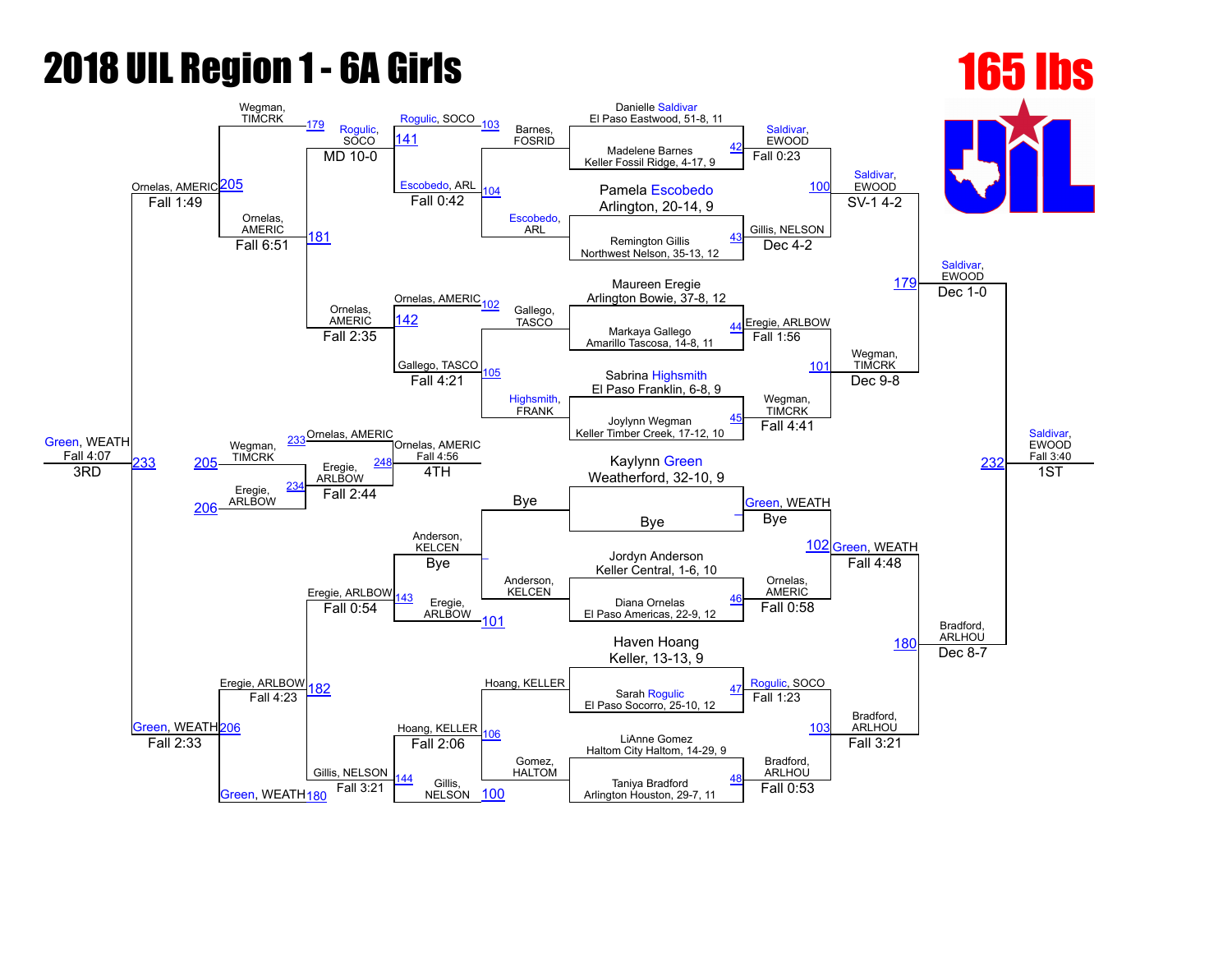# **2018 UIL Region 1 - 6A Girls 185 lbs** 185 **185 lbs**